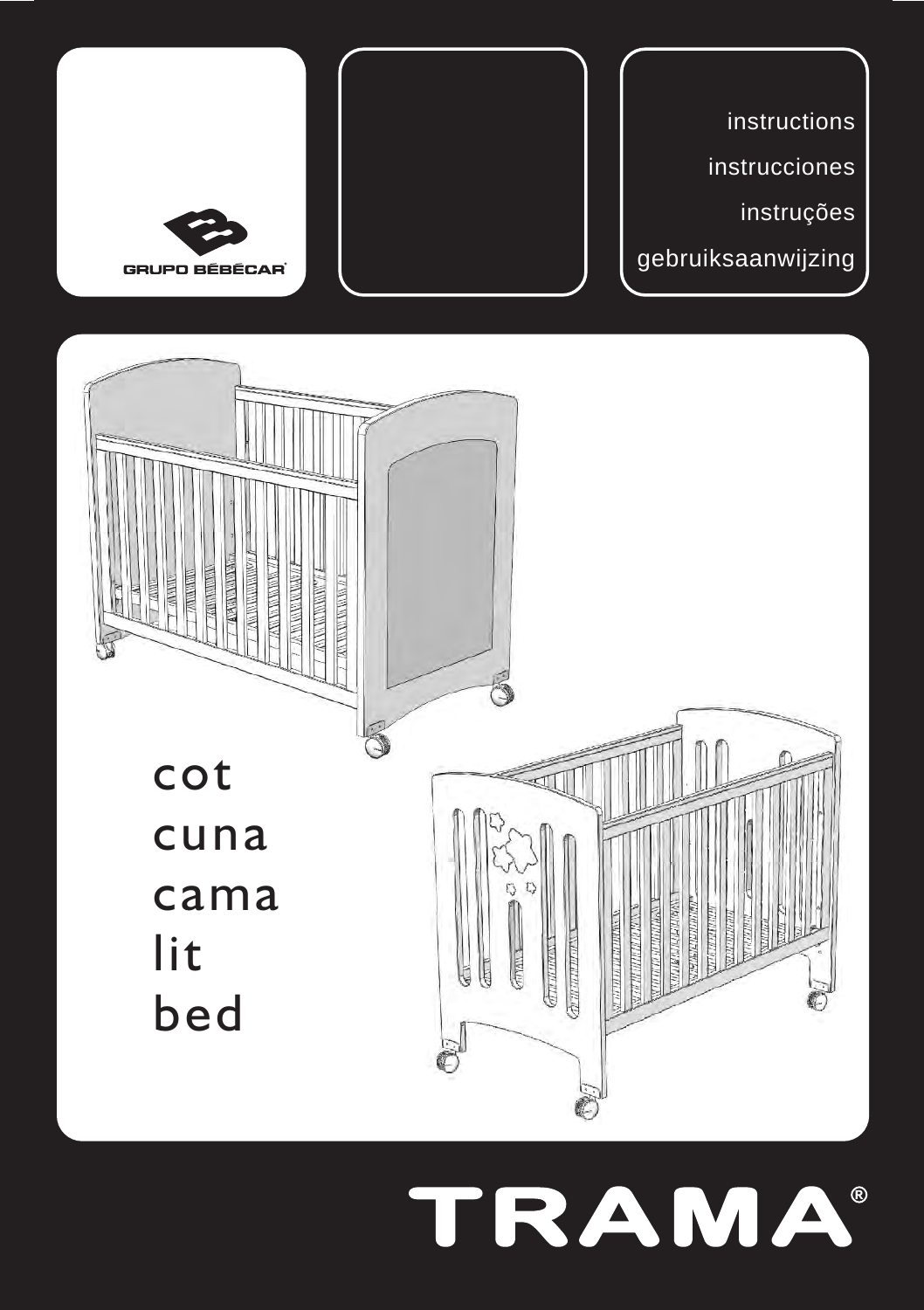### **COMPONENTS • COMPONENTES • COMPOSITION • INHOUD**

#### **GB**

#### **COMPONENTS:**

2 Cot Ends (A) 8 Metal Plates (B) 1 Fixed Side (C) 1 Drop Side (D) 1 Base (E) 4 Plastic Mouldings (F) 2 Screws (G) 4 Long Screws (H) 4 Plastic Tabs (I) 4 Short Screws (J) 8 Screws (K) 4 Castors (L) 8 Screws (M) 8 Screws (N) 2 Spring / Metal Pin (S) 2 Socket (T) 1 Allen Key **TOOLS REQUIRED:** Flat Screwdriver Star Screwdriver Hammer

**COMPOSITION** 2 Têtes (A) 8 Plaque de Métal (B) 1 Côté Fixe (C) 1 Côté Amovible (D) 1 Sommier (E) 4 Supports Plastique (F)  $2$  Vis  $(G)$ 4 Grandes Vis (H) 4 Chevilles Plastique (I) 4 Petites Vis (J) 8 Vis (K) 4 Roulettes Avec Frein (L) 8 Vis (M) 8 Vis (N) 2 Ressort / Clou (S) 2 Douille (T) 1 Clé Allen **OUTILS NÉCESSAIRES:** Tournevis Tournevis étoile Marteau

### **ES**

#### **COMPONENTES**

2 Cabeceros (A) 8 Placa de Metal (B) 1 Lateral Fijo (C) 1 Lateral Amovible (D) 1 Base (E) 4 Molduras (F) 2 Tornillos (G) 4 Tornillos Largos (H) 4 Tacos Plásticos (I) 4 Tornillos Cortos (J) 8 Tornillos (K) 4 Ruedas (L) 8 Tornillos (M) 8 Tornillos (N) 2 Resorte / Pasador de Metal (S) 2 Casquillo (T) 1 Llave Allen **HERRAMIENTAS NECESARIAS**: Destornillador Destornillador de estrella Martillo

### **FR NL**

**INHOUD** 2 Hoofdeinde (A) 8 Metaalplaat (B) 1 Vastezijde (C) 1 Beweegbarezijde (D) 1 Lattenbodem (E) 4 Plastiek Steunen (F) 2 Schroeven (G) 4 Lange Schroeven (H) 4 Plastieken Hulzen (I) 4 Korte Schroeven (J) 8 Schroeven (K) 4 Wieltjes Met Rem (L) 8 Schroeven (M) 8 Schroeven (N) 2 Lente / Metalen Pin (S) 2 Bus (T) 1 Allen Sleuteltje **GEREEDSCHAP NODIG**: Platte Schroevendraaier Kruisschroevendraaier Hamer

### **PT**

Martelo

#### **COMPONENTES**

2 Cabeceiros (A) 8 Chapa Metálica (B) 1 Lateral Fixo (C) 1 Lateral Amovível (D) 1 Estrado (E) 4 Peças Plásticas (F) 2 Parafusos (G) 4 Parafusos Grandes (H) 4 Tacos Plásticos (I) 4 Parafusos Pequenos (J) 8 Parafusos (K) 4 Rodízios (L) 8 Tapa Furos (M) 8 Parafusos (N) 2 Mola / Perno Metálico (S) 2 Casquilho (T) 1 Chave Allen **FERRAMENTAS NECESSARIAS**: Chave De Fendas Chave De Estrela

Conform<br>
Conform<br>
Conform<br>
Conform<br>
Conform

To be assembled by the purchaser Para montar por el consumidor A montar pelo cliente À monter soi-même In Kit



### **EN 716-2008**

Conforms to Standards Normas de Seguridad Normas de Segurança Exigences Sécurité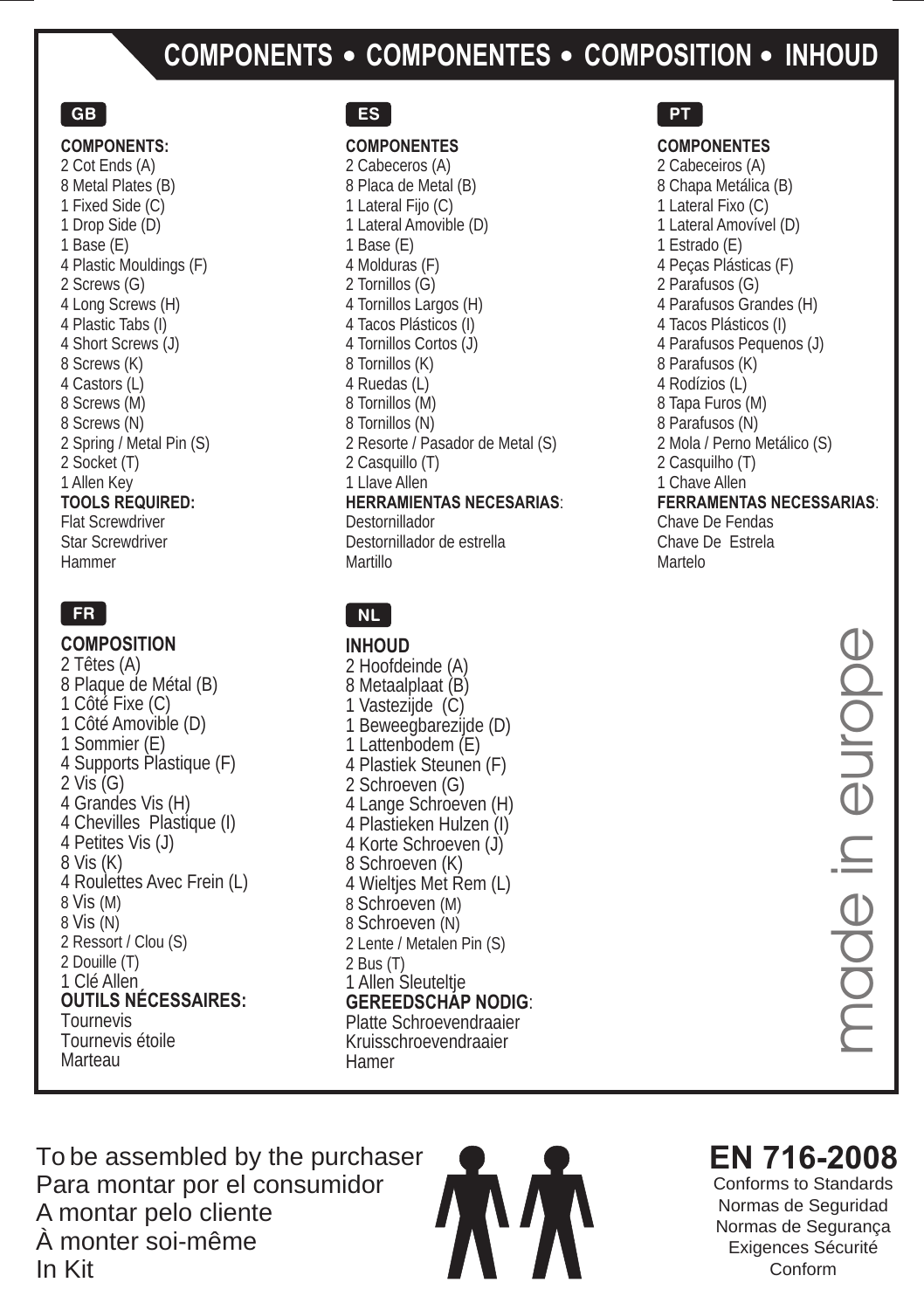

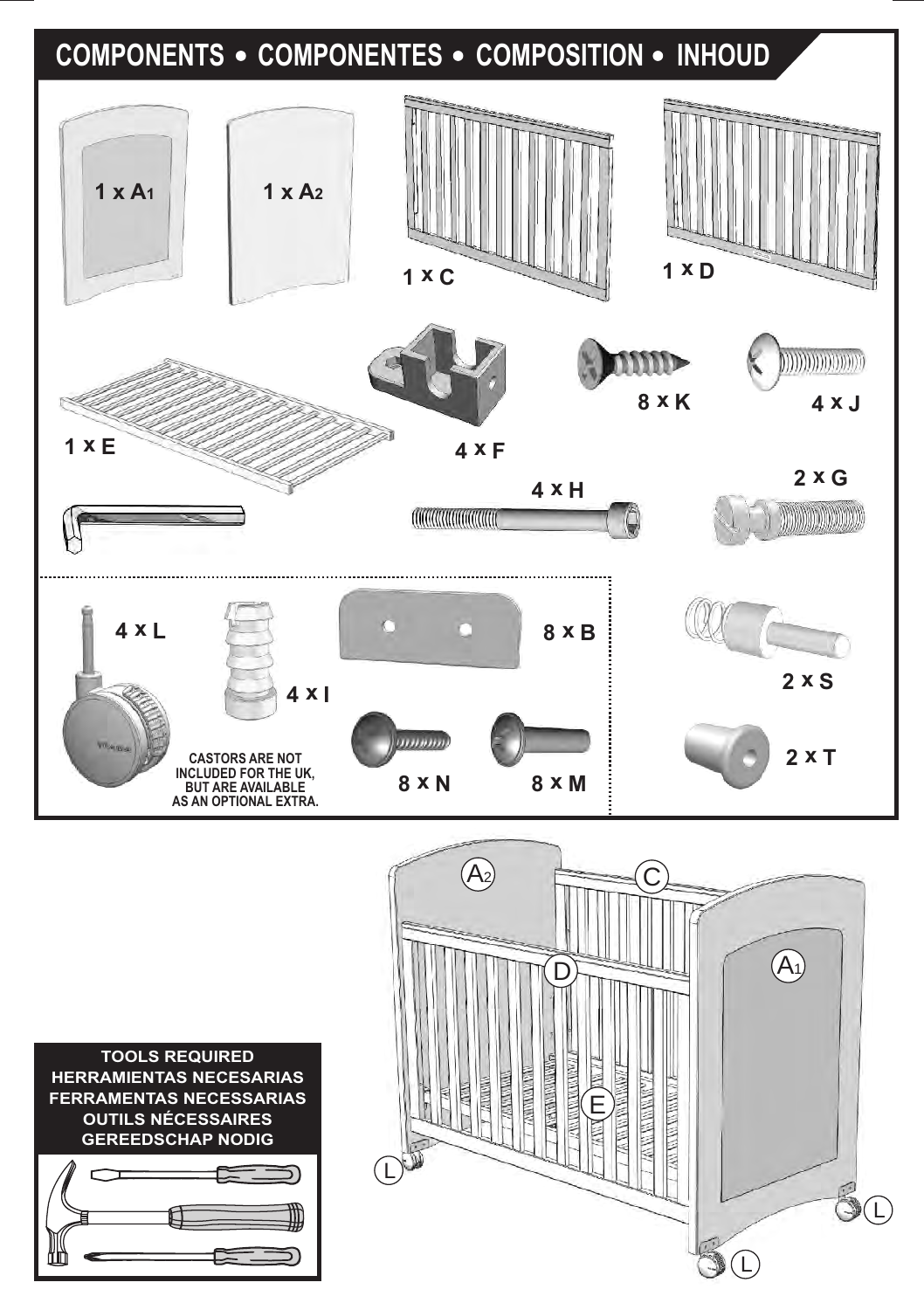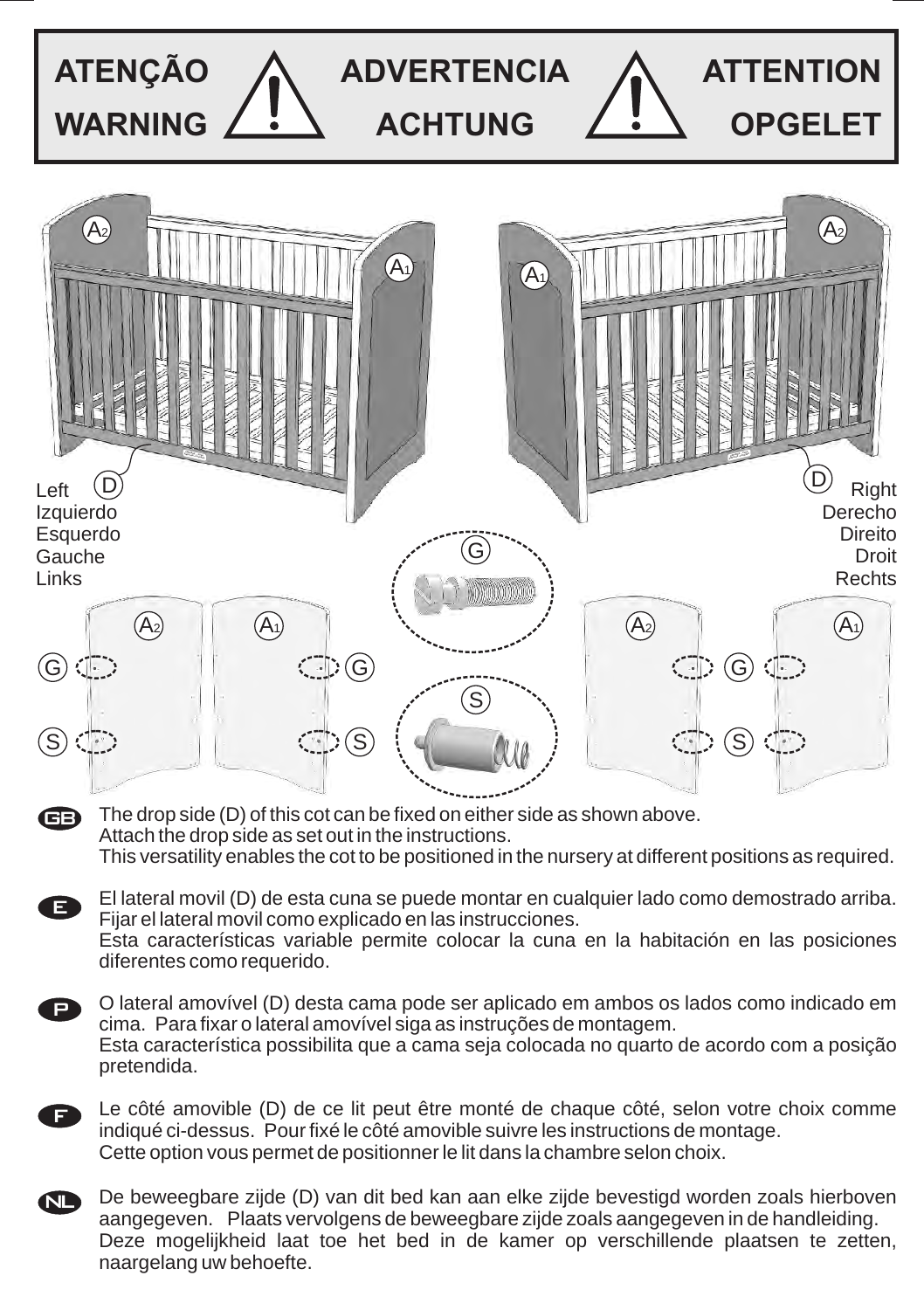

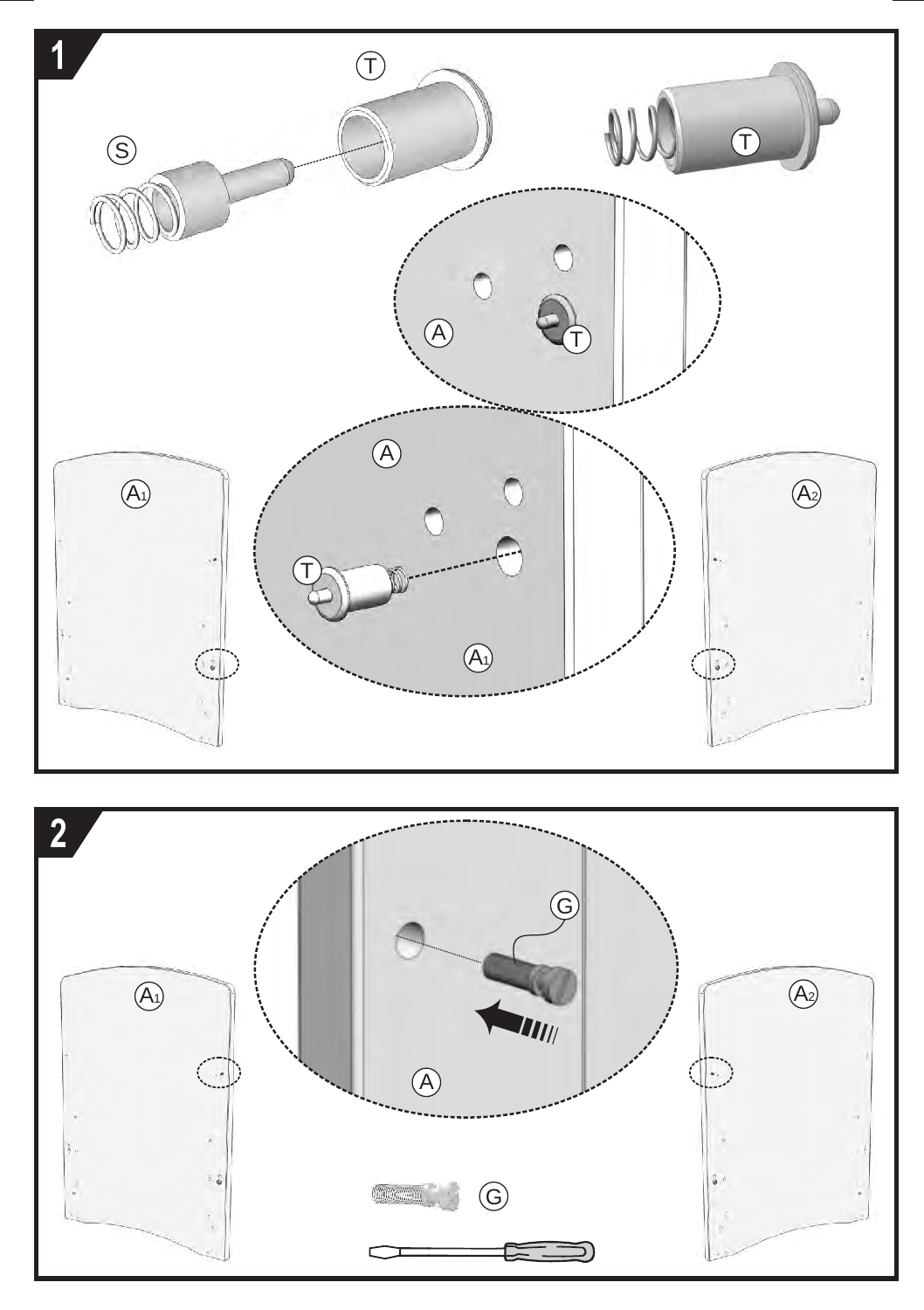

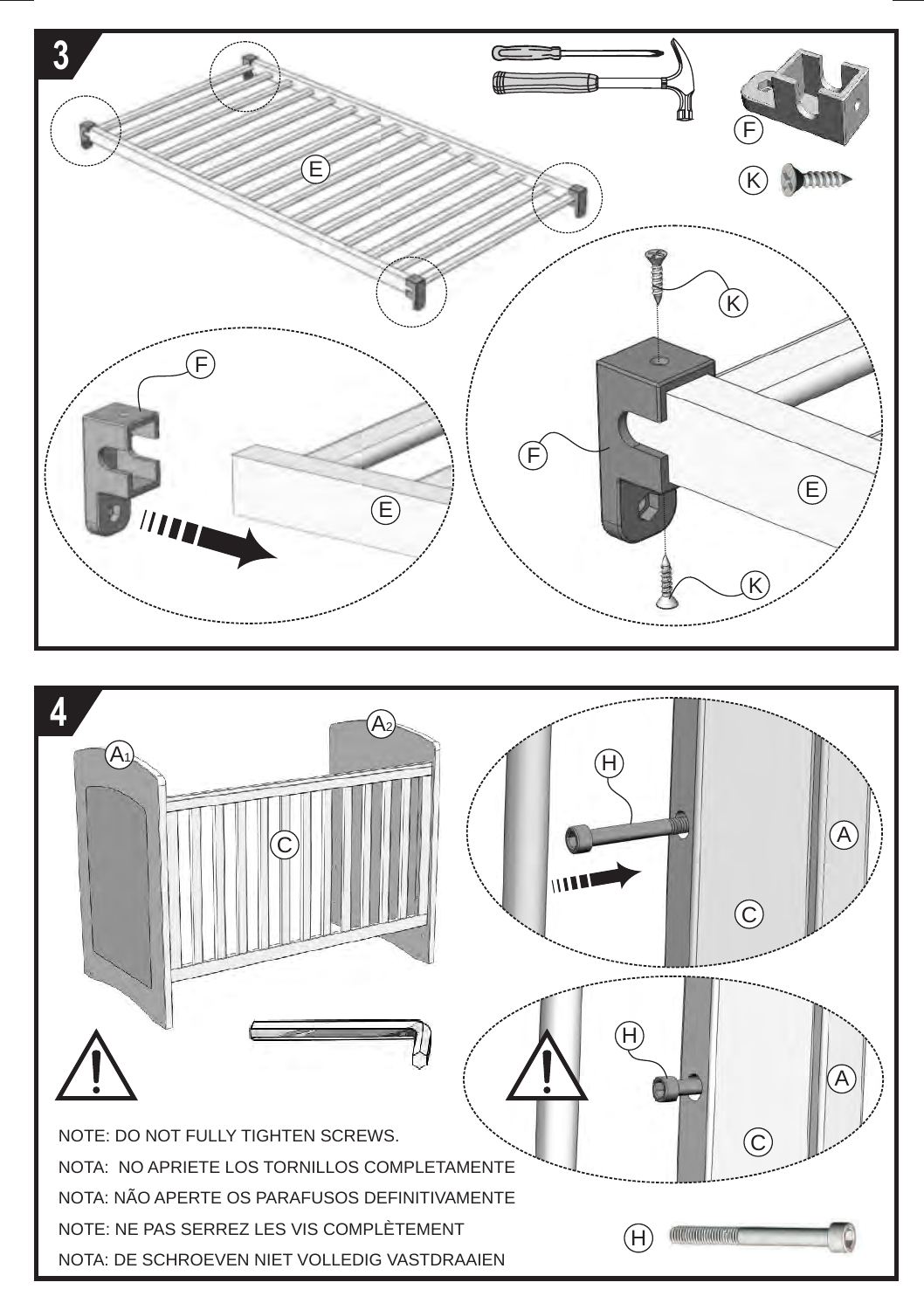

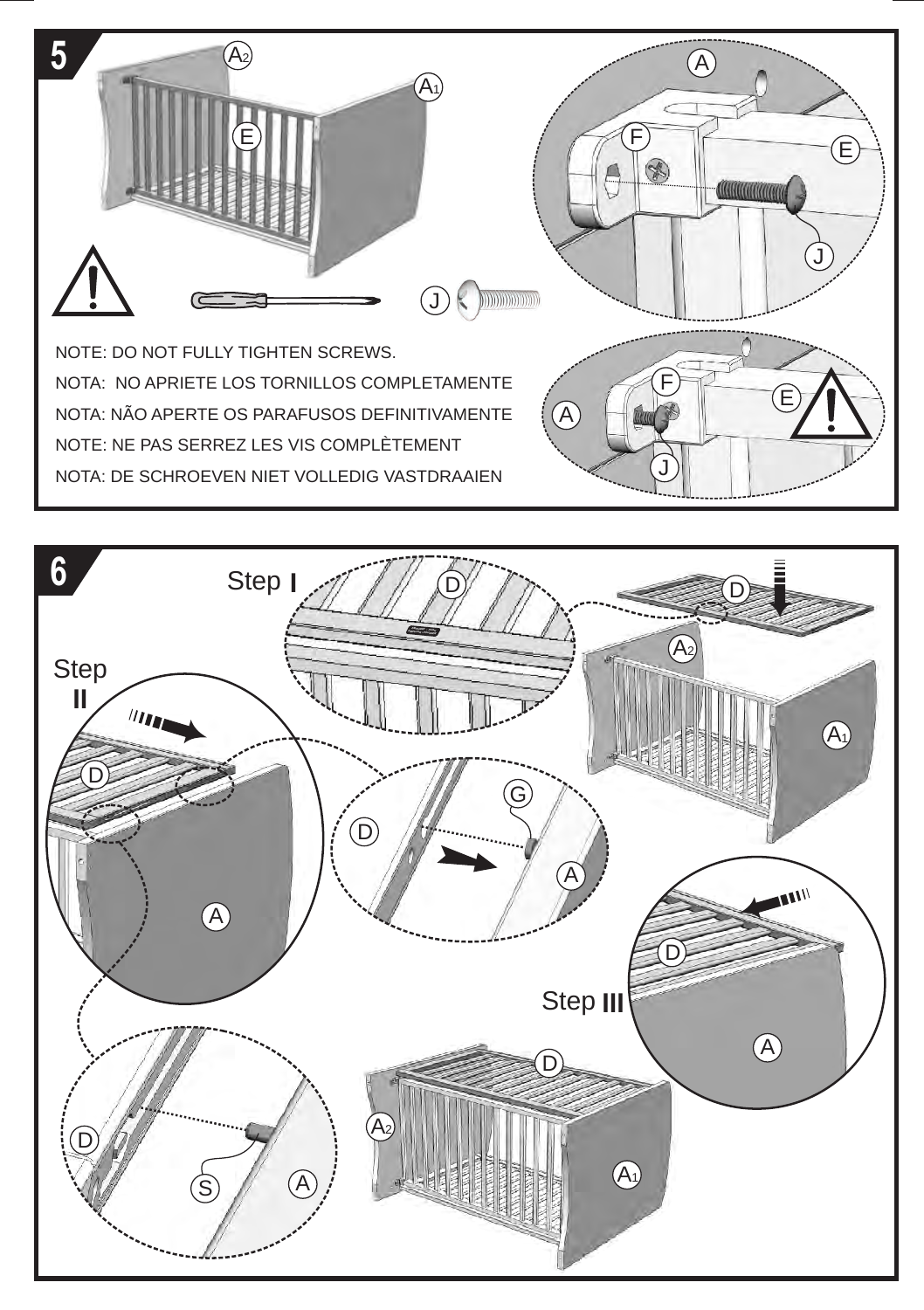

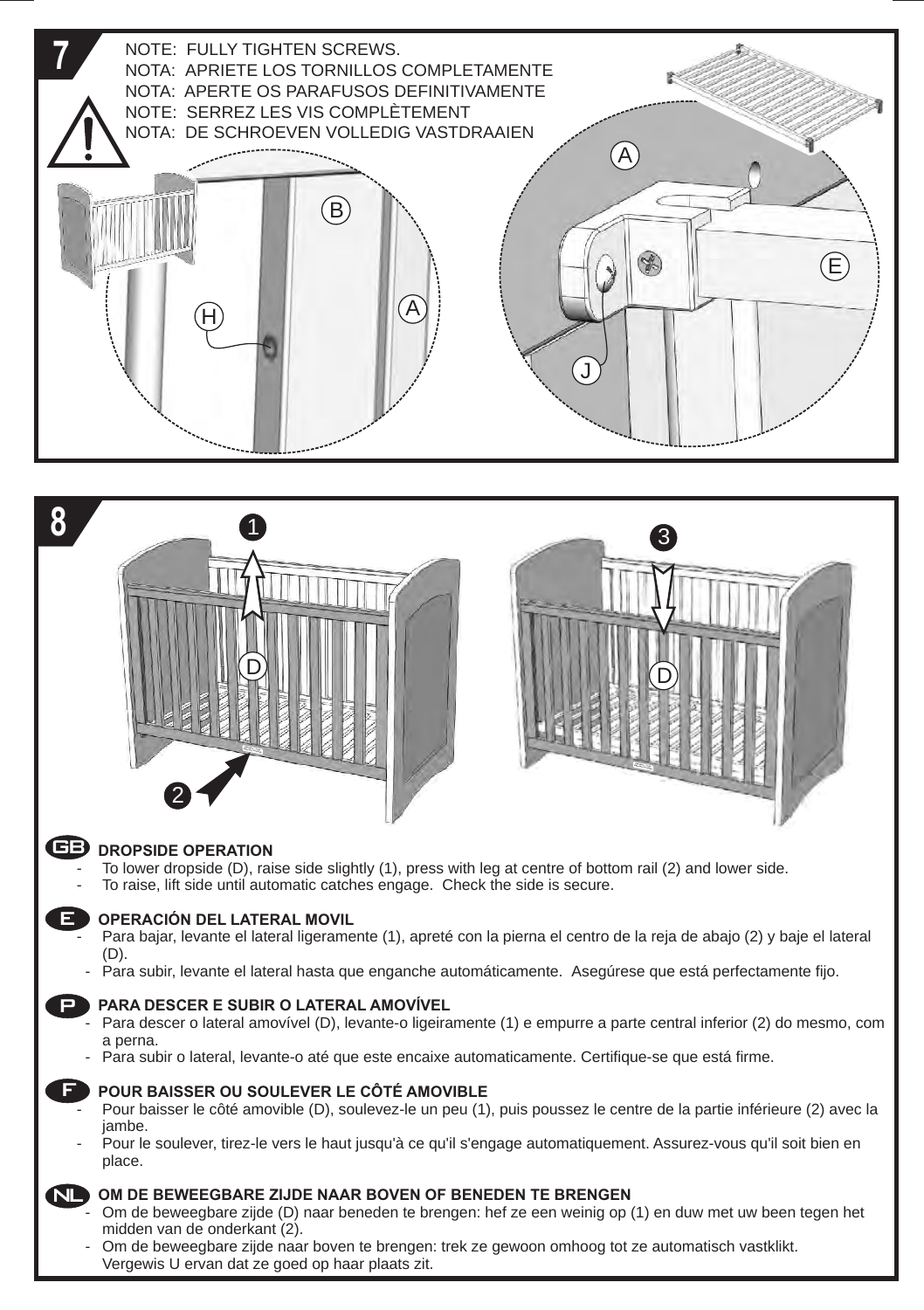







que o seu filho se consiga sentar. Des différentes hauteurs de sommier c´est la plus

basse qui offre la plus grande sécurité et celle qui doit entre utilisée dès que votre enfant s´assied.

De laagste stand van het bedje is het veiliggste en moet gebruikt worden vanaf het ogenblik dat uw kindje kan zitten.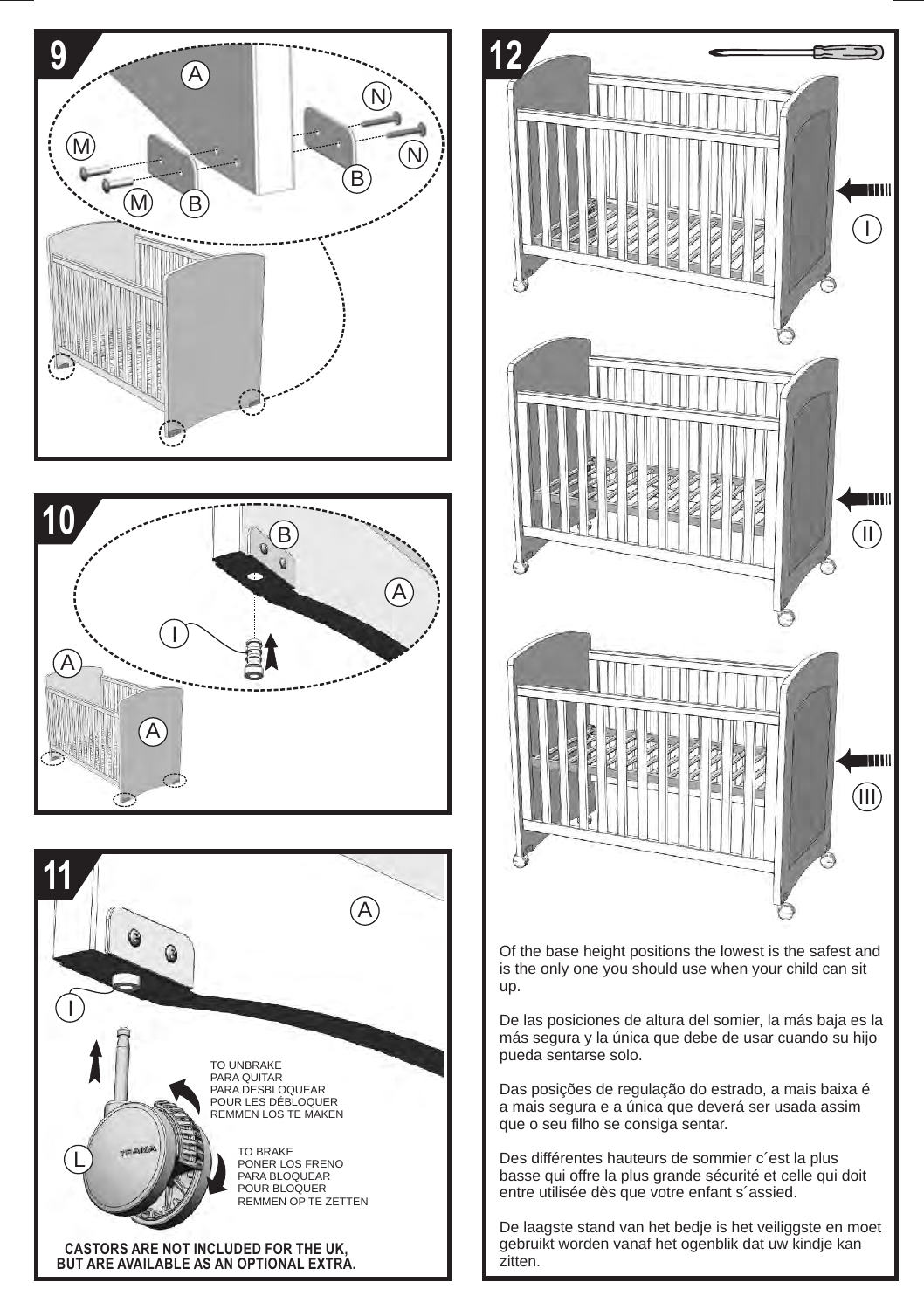

The leg to the right (A1) of the dropside is marked with a small hole (X).

Whatever base height is selected the top of the mattress used should be below this mark (X).

A perna do cabeceiro á direita (A1) do lateral amovível, está marcada com um pequeno furo (X).

Seja qual for a altura escolhida para o estrado a parte superior do colchão deverá ficar abaixo dessa marca.

La pata a la derecha (A1) del lateral abatible está marcada con un pequeño agujero (X).

Con cualquiera posición del somier que use, el superficie superior del colchón de cuna debería estar debajo del dicho agujero.

Le pied à la droite (A1) du côte coulissant est marqué d´un petit trou (X).

Quelle que soit la hauteur de dase sélectionnée, le dessus de matelas ne peut dépasser cette marque (X).

De poot aan de rechterkant (A1) van de versteldare zijkant is gemerkt met een klein gaatje (X). In gelijke welke stand van de lattenbodem mag het bovenste van de matras niet boven het merkteken (X) uitkomen.

> **Raw Material:** Wooden Pine / MDF **Finished Product Coated With:** Varnish or Painted ( non-toxic)



E

**Materia Prima:** Pino Natural / MDF **Producto terminado con acabado de**: Barniz o Pintura (no tóxicos)

**Matéria-Prima:** Pinho Natural / MDF **Acabamento do Produto**: Verniz ou Lacado (não toxico)

> **Matière Première: Pin / MDF Produit Fini enduit de:** Vernis ou Peinture (non toxique)

**Basismateriaal: Grenen / MDF Afgewerkt Produkt behandeld met:** Vernis of Verf (niet toxisch)



P



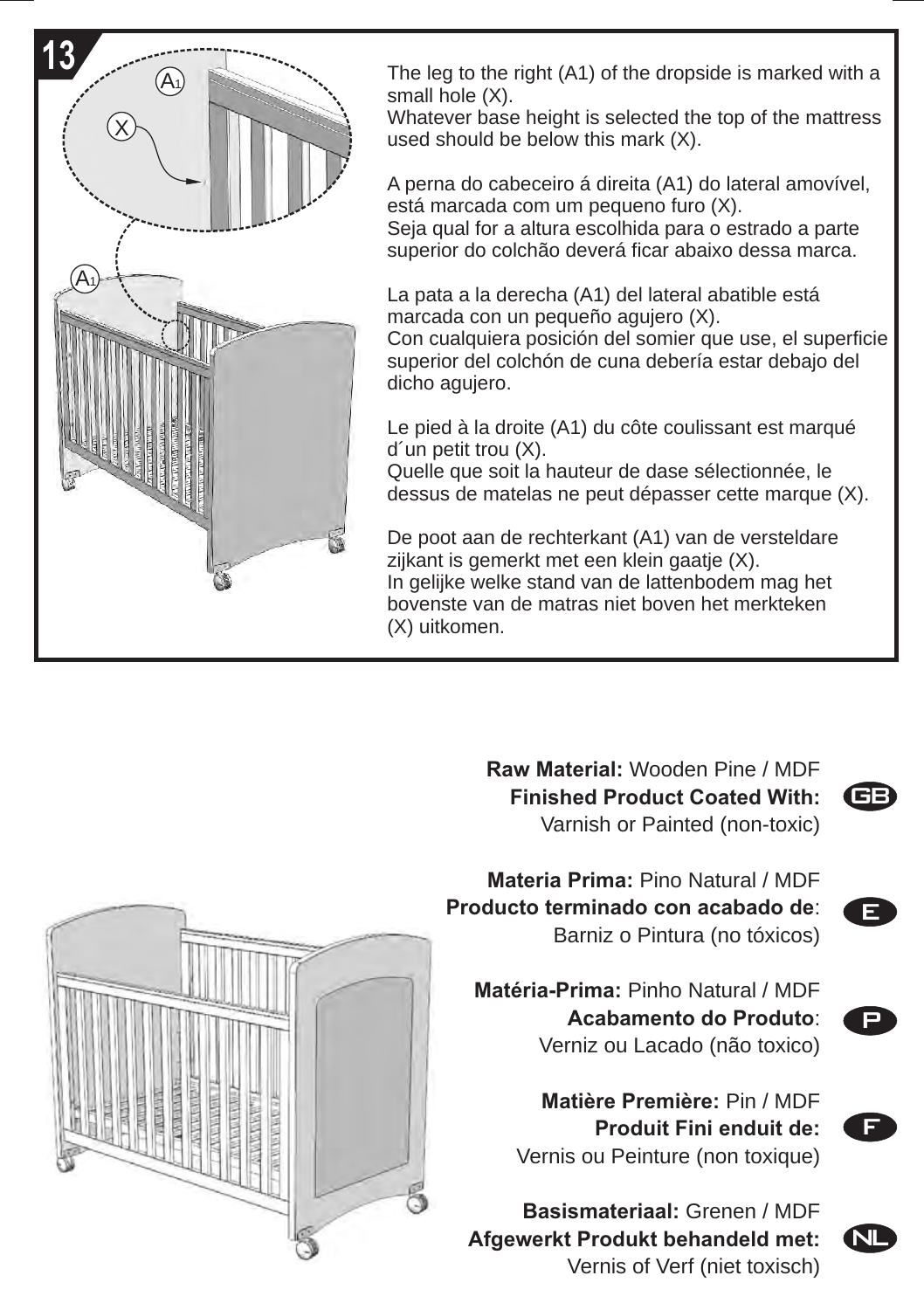-

### **IMPORTANT - READ CAREFULLY AND KEEP FOR FUTURE REFERENCE**

### **Conforms to EN 716-2008**

### **WARNING**

Warning: Be aware of the risk of open fire and other sources of strong heat, such as electric bar fires, gas fires, etc. in the near vicinity of the cot.

Warning: Do not use the cot if any part is broken, torn or missing and use only spare parts approved by the manufacturer.

Warning: Do not leave anything in the cot or place the cot close to another product, which could provide a foothold or present a danger of suffocation or strangulation, e.g. strings, blind/curtain cords, etc.

Warning: Do not use more than one mattress in the cot.

NOTE: (**Fig 11**) Of the base height positions the lowest is the safest and is the only one you should use when your child can sit up.

If you leave your child unattended in the cot, always make sure dropside is in the highest position.

Thickness of the mattress shall be such that the internal height (surface of the mattress to the upper edge of the cot frame) is at least 500 mm in the lowest position of the cot base and at least 200 mm in the highest position of the cot base.

NOTE: (**Fig 13**) The leg to the right (A1) of the dropside is marked with a small hole  $(X)$ .

Whatever base height is selected the top of the mattress used should be below this mark (X).

The minimum size of mattress to be used is 120 x 60 cm.

The length and width shall be such that the gap between the mattress and the sides and ends does not exceed 30 mm.

Before using the cot ensure all assembly fixings are properly tightened, and remember to regularly check that they remain so. Loose screws can pinch parts of the body or catch clothing (string or ribbons on dummies etc.), and present a danger of strangulation.

When the child is able to climb out of the cot, with the mattress base on it's lowest position and the dropside raised, the cot shall no longer be used for that child.

### **COT CARE**

If possible, do not place your cot next to a radiator or hot air vent.

The use of abrasive cleaners is not recommended.

Simply wipe clean and buff with a soft dry cloth.

Careless handling or movement of wooden furniture can damage it.

### **GUARANTEE**

All **TRAMA** products have a period of guaranteed subject to the local law of the country in which it is being sold, from the date of purchase, against mechanical defects which will be repaired, or parts replaced free of charge within this period.

This is conditional upon the product having been used for the purpose for which it was designed and no liability is accepted for defects arising out of fair wear and tear, undue force, neglect or accident.

In furtherance of their policy of continuous product development **TRAMA** reserve the right to make specification and design change.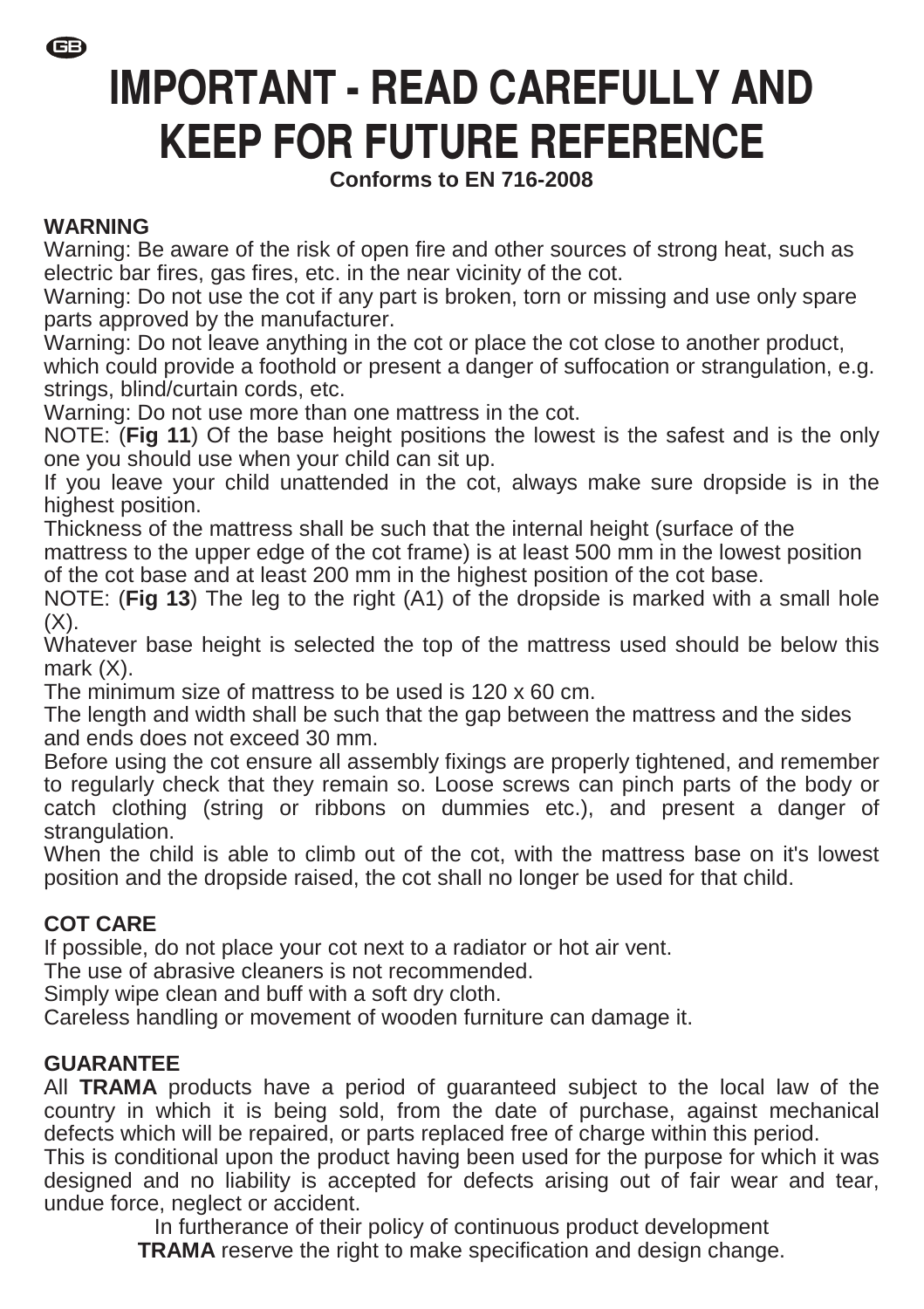ê

### **IMPORTANTE - LEER ATENTAMENTE Y GUARDAR PARA FUTURO USO**

**Esta cuna ha sido fabricada de acuerdo con las Normas Internacionales de Seguridad EN 716-2008** 

### **ATENCIÓN**

Advertencia: No es aconsejable tener aparatos de calefacción cerca de la cuna (Llama, calefactores de gas ó eléctricos).

Advertencia: No utilizar la cuna si se rompe, quiebra o pierde una pieza.

Advertencia: No deja ningún juguete, etc. en la cuna que podría proporcionar al niño apoyo para elevarse ó que podría introducir peligro de asfixia ó estrangulación.

Advertencia: No utilice más de un colchón en la cuna.

NOTA: **(Fig 11)** De las posiciones de altura del somier, la más baja es la más segura y la única que debe de usar cuando su hijo pueda sentarse solo.

Si deje su hijo sin atenderle en la cuna, siempre asegúrese que el lateral abatible esté en la posición mas alta.

El grosor del colchón que usa no debe de reducir la profundidad de la cuna a más que 500mm, por debajo de los laterales en la posición más alta del somier, ni a menos de 200mm, en la posición más alta del somier.

NOTA: **(Fig 13)** La pata a la derecha (A1) del lateral abatible está marcada con un pequeño agujero (X).

Con cualquiera posición del somier que use, el superficie superior del colchón de cuna debería estar debajo del dicho agujero. Las medidas recomendades del colchón son: 120 x 60 cm.

El colchón que usa con esta cuna no debe de tener un espacio superior de 30mm en los cuatro lados, entre ello y los laterales y cabezales.

Antes de usar la cuna, asegúrese que las partes de montaje estén bien apretados y recuerde inspeccionar regularmente para que se mantengan así. Los tornillos sueltos pueden enganchar a las partes del cuerpo del niño ó a la ropa (lazos, cordones, etc...) y introducir peligro de estrangulación.

Cuando el niño es capáz de salir por si solo de la cuna, con el somier en su posición más baja y el lateral abatible levantado, la cuna ya no se puede utilizar para ese niño.

### **LIMPIEZA**

Se debe limpiar la cuna con un trapo húmedo y luego secarla suavemente.

Jamás debe usar productos ni detergente que sean abrasivos.

### **GARANTIA**

Todos los productos **TRAMA** están garantizados por el período establecido en la normativa vigente contra defectos de fabricación. Los mismos serán reparados o sustituidas las piezas averiadas durante ese periodo. **TRAMA** no aceptará reclamaciones por daños causados por resultado de una utilización contraria a las instrucciones, bien como negligencias o accidentes.

En continuación de su política de desarrollo constante de sus productos,

**TRAMA** se reserva el derecho de modificar dibujos o especificaciones de sus productos.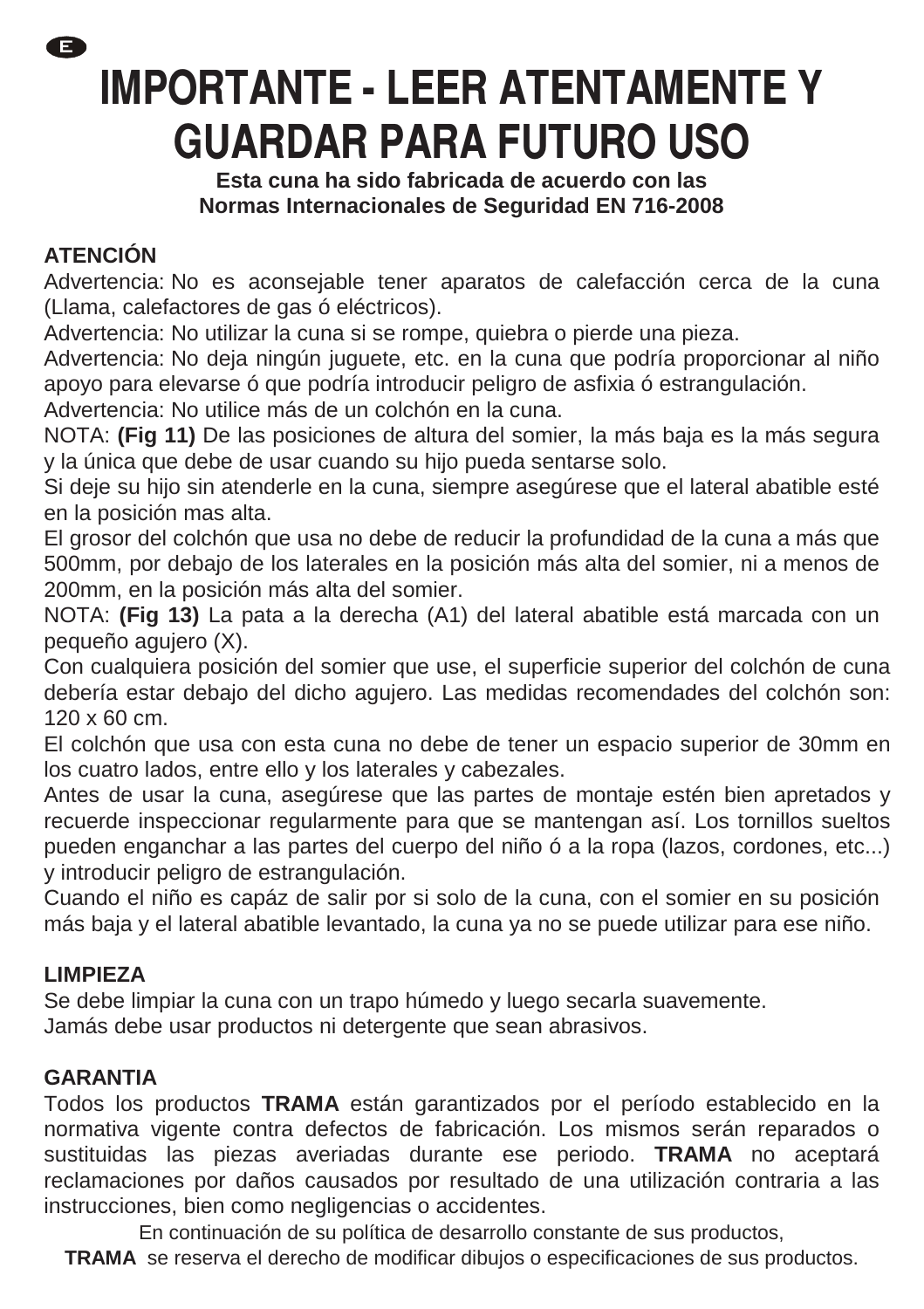Ð

### **IMPORTANTE - LER ATENTAMENTE E** GUARDAR PARA FUTURA REFERÊNCIA

**Este artigo está de acordo com as Normas de Segurança Internacionais EN 716-2008** 

### **ATENÇÃO**

Atenção: Não é aconselhável utilizar a cama junto de fontes de calor, tais como lareiras, aquecedores eléctricos ou a gás, etc.

Atenção: Não utilize a cama se algum dos componentes faltar, estiver rachado ou partido.

Não é aconselhável utilizar peças de substituição além das indicadas ou aprovadas pelo fabricante.

Atenção: Não deixe qualquer tipo de brinquedo ou artigo na cama que possa facilitar o seu filho a saltar o lateral e que represente qualquer tipo de perigo de sufocação ou estrangulamento.

Atenção: Não utilize mais do que um colchão na cama.

NOTA: **(Fig 11)** Das posições de regulação do estrado, a mais baixa é a mais segura e a única que deverá ser usada assim que o seu filho se consiga sentar.

Se deixar o seu filho na cama sem vigilância, certifique-se que o lateral rebatível está fixo na posição superior.

A espessura do colchão não deverá reduzir a altura entre o mesmo e o topo dos laterais para menos de 500 mm na posição mais baixa do estrado, ou menos de 200 mm na posição mais alta.

NOTA: **(Fig 13)** A perna do cabeceiro á direita (A1) do lateral amovível, está marcada com um pequeno furo (X).

Seja qual for a altura escolhida para o estrado a parte superior do colchão deverá ficar abaixo dessa marca.

O tamanho recomendado para o colchão é 120 x 60 cm.

O colchão usado na cama não deverá proporcionar um espaçamento superior a 30 mm, entre o mesmo e a estrutura em toda a volta da cama.

Antes de usar a cama certifique-se que todos os componentes estão bem montados e apertados, verifique regularmente a cama para que se mantenha nesse estado.

Parafusos mal apertados podem arranhar o bebé ou caçar a roupa, cordões, fios das chupetas, etc. provocando assim perigo de estrangulamento.

A cama não deve ser usada a partir do momento em que a criança consiga sair da mesma sozinha, com a base do colchão na posição mais baixa e o lateral rebatível levantado.

### **LIMPEZA**

A cama deve ser limpa com um pano húmido e seca com um pano macio. Nunca use agentes de limpeza abrasivos.

### **GARANTIA**

Todos os produtos **TRAMA** estão garantidos de acordo com a lei em vigor contra defeitos de fabrico. Os mesmos serão reparados ou substituídas as peças avariadas durante esse período. A **TRAMA** não aceitará reclamações por danos causados, em resultado de uma utilização contrária às instruções, bem como negligências ou acidentes.

A **TRAMA** reserva o direito de modificar desenhos ou especificações dos seus produtos sempre que entenda conveniente.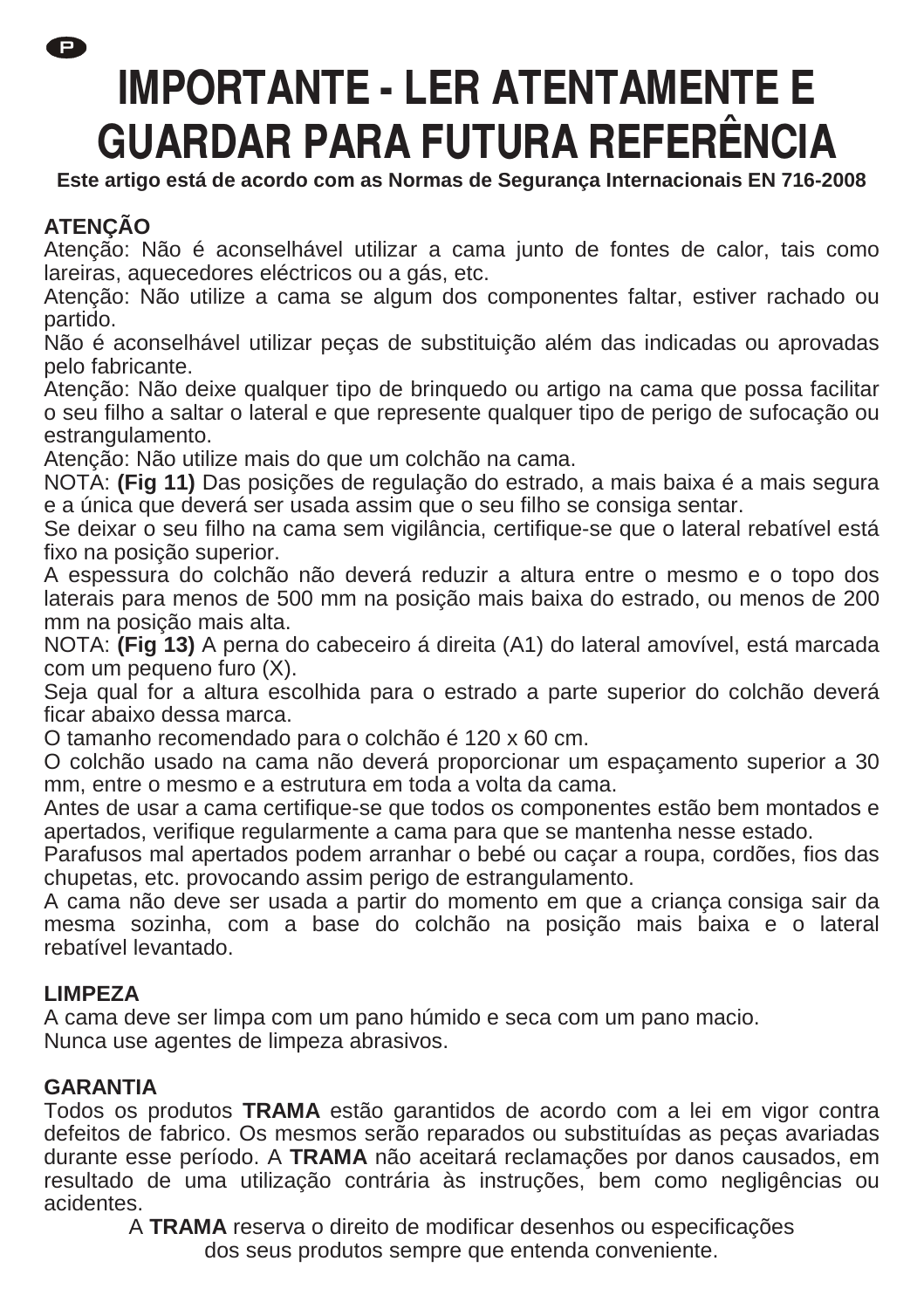ß

## **IMPORTANT - LIRE ATTENTIVEMENT ET GARDER POUR UN USAGE FUTUR**

**Conforme aux Exigences de Sécurité EN 716-2008** 

### **ATTENTION**

Attention: Il est à déconseiller de mettre le lit près d´une source de chaleur (feu ouvert, électrique ou à gaz).

Attention: Avant d´utiliser le lit, vérifiez que toutes les vis soient bien serrées, et n´oubliez pas de répéter cette vérification régulièrement.

Attention: Ne laissez pas de jouets dans le lit sur lequel l´enfant pourrait se mettre debout ou qui présenteraient un danger de suffocation ou de strangulation.

Attention: n'employez pas plus d'un matelas dans le lit.

NOTE: **(Fig 11) -** Des différentes hauteurs de sommier c´est la plus basse qui offre la plus grande sécurité et celle qui doit entre utilisée dès que votre enfant s´assied.

Si vous laissez l´enfant seul dans son lit, veuillez a ce que le côté coulissant soit en position haute.

L´épaisseur du matelas ne devrait pas réduire la hauteur du lit sous les côtés de plus de 500mm dans la position la plus basse et 200mm dans la position la plus haute.

NOTE: **(Fig 13) -** Le pied à la droite (A1) du côte coulissant est marqué d´un petit trou  $(X)$ .

Quelle que soit la hauteur de dase sélectionnée, le dessus de matelas ne peut dépasser cette marque (X).

Le mesure conseillée pour le matelas est 120 x 60 cm.

Ne pas utiliser un matelas qui laisse plus de 30mm entre les côtés du lit et le matelas. Des vis mal vissées peuvent pincer certaines parties du corps ou rester accrochées dans les vêtements (ficelle ou ruban sur les sucettes etc.) et présenter un danger de strangulation.

Dès que l'enfant peut grimper hors du lit,avec le sommier dans la position la plus basse, et le côté coulissant dans la position la plus haute,il ne faut plus employer ce lit pour l'enfant.

### **ENTRETIEN**

Entretenez le lit á l´aide d´un chiffon humide. Séchez ensuite. N´employez jamais des produits abrasifs.

### **GARANTIE**

Tous les produits **TRAMA** sont garantis pendant une période légalement prévue dans le pays d'achat, à partir de la date d'achat contre les défauts de mécanisme qui seront réparés ou remplacés pendant cette période.

**TRAMA** ne reconnaît pas les défauts causés par un emploi contraire aux instructions, négligence d'entretien ou accidents.

**TRAMA** se réserve le droit de modifier les dessins et spécifications de ses produits.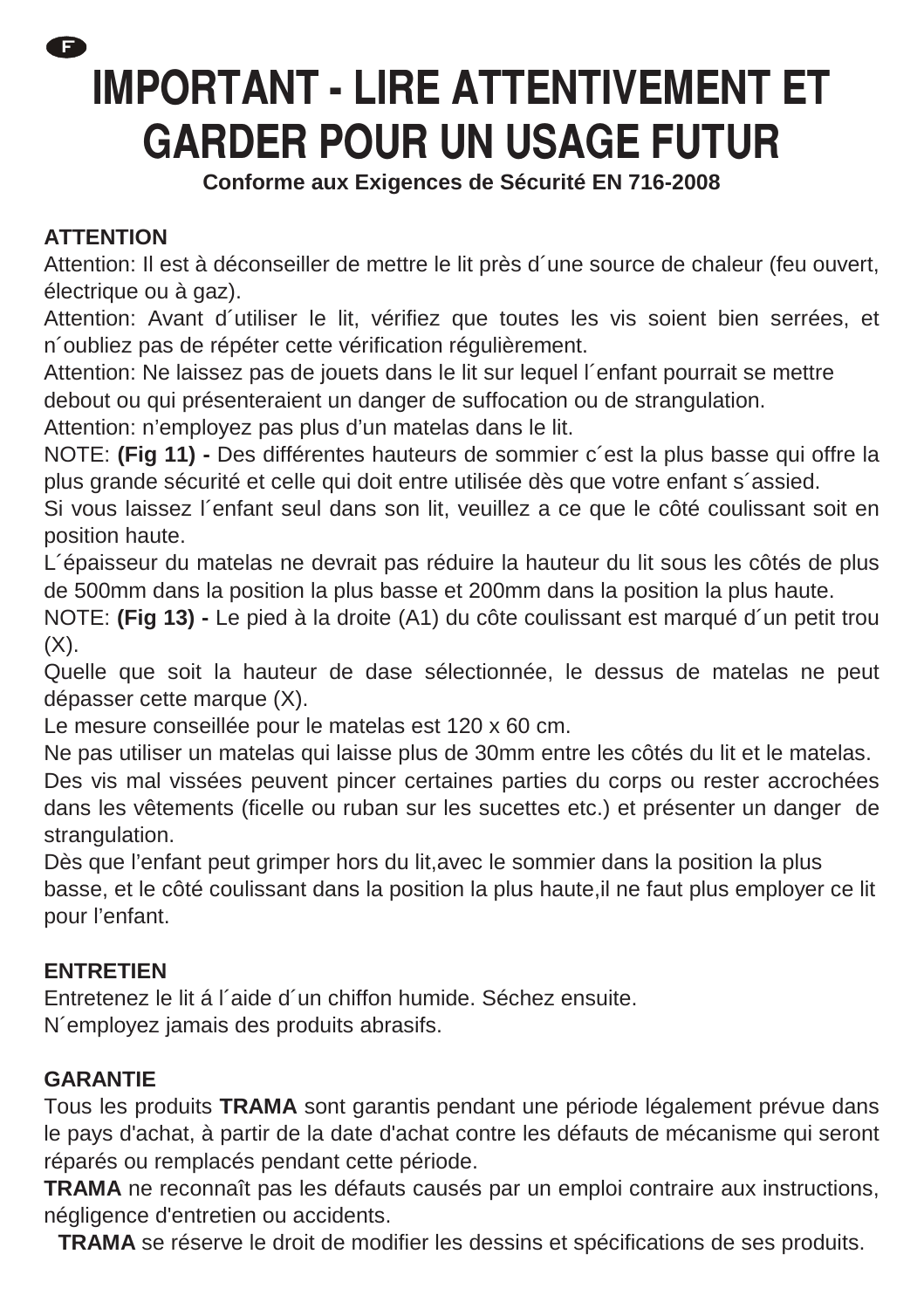### $\mathbf{C}$

## **BELANGRIJK - AANDACHTIG LEZEN EN BIJHOUDEN VOOR EEN LATER GEBRUIK**

**Conform aan de internationele normen EN 716-2008** 

### **WAARSCHUWING**

Opgelet: Het is niet aan te raden het bedje naast een warmtebron te zetten (bv open haard, gas of elektrisch vuur enz.).

Opgelet: Een vijs die niet genoeg aangespannen is kan uw kindje kwetsen of blijven haperen in kledingstukken (bv koordjes om tut vast te houden) en zou kunnen leiden tot ophanging.

Opgelet: Laat geen speelgoed in het bedje waarop uw kindje zou kunnen staan of die eventueel zou kunnen leiden tot ophanging of verstikking.

Opgelet: Gebruik nooit meer dan één matras in het bedje.

NOTA: **(Fig 11) -** De laagste stand van het bedje is het veiliggste en moet gebruikt worden vanaf het ogenblik dat uw kindje kan zitten.

Wanneer U het kindje alleen in bed laat, zie na dat de verstelbare zijkant in de hoogste positie staat.

De dikte van matras mag de hoogte van het bedje onder de kanten niet verminderen tot minder dat 500mm bij de hoogste stand of 200mm bij de laagste. Voor dat U het bedje gebruikt zie na dat alle vijzen korrekt zijn aangedraaid.

NOTA: **(Fig 13)** De poot aan de rechterkant (A1) van de versteldare zijkant is gemerkt met een klein gaatje (X).

In gelijke welke stand van de lattenbodem mag het bovenste van de matras niet boven het merkteken (X) uitkomen.

De aanbevolen maat van de matras is 120 x 60 cm.

De spatie tussen matras en bed mag 30mm rondom niet overschrijden.

Vanaf het ogenblik dat het kindje,met de lattenbodem in de laagste stand en de zijkant naar boven, uit het bedje kan klimmen, mag u dit bedje niet meer gebruiken voor dat kind.

### **ONDERHOUD**

De bed wordt onderhouden met een vochtige doek en daarna drooggevreven. Gebruik nooit harde schuurmiddelen.

### **WAARBORG**

Alle **TRAMA** produkten zijn gewaarborgd, gedurende de wettelijk voorzien periode in het land van aankoop, vanaf de datum van aankoop, tegen mechanische fouten die hersteld of vervangen zullen worden gedurende deze periode.

**TRAMA** erkent geen enkele fout te wijten aan een verkeerd gebruik, verwaarlozing van onderhoud of ongevallen.

> **TRAMA** houdt zich het recht voor de dessins en specificaties van zijn produkten te wijzigen.